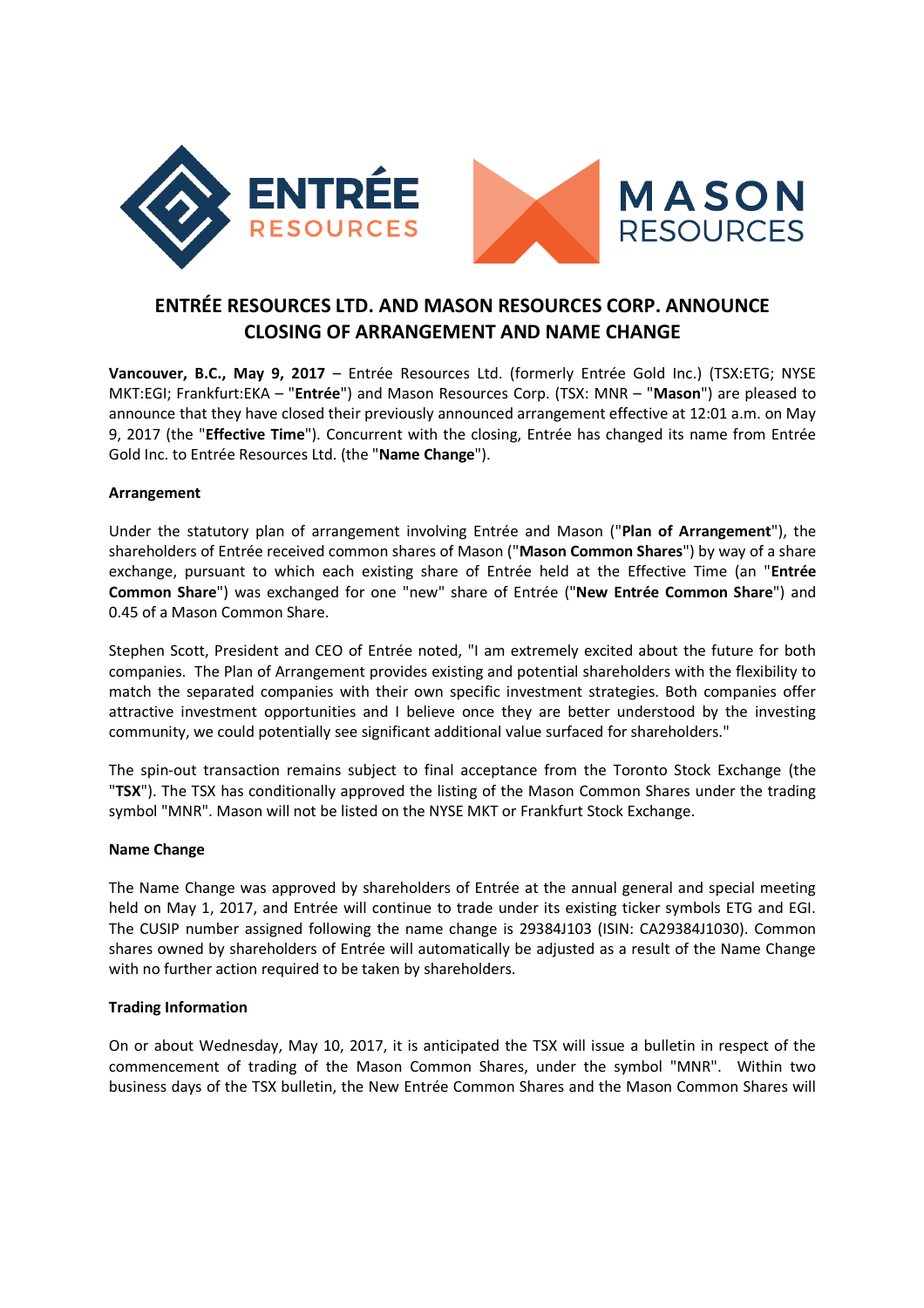commence trading on the TSX. The New Entrée Common Shares will concurrently commence trading on the NYSE MKT.

Where existing Entrée Common Shares are held through a broker, such broker, or the depositary with which the broker holds such Entrée Common Shares, will be responsible for dealing with the exchange of the Entrée Common Shares for New Entrée Common Shares and the distribution of Mason Common Shares on the shareholder's behalf.

Entrée has mailed letters of transmittal to all eligible registered shareholders. To receive Direct Registration System ("**DRS**") statements representing New Entrée Common Shares and Mason Common Shares, registered shareholders must duly complete the letter of transmittal and either provide their DRS account number or surrender their existing certificates for Entrée Common Shares, as applicable, and deliver them to Computershare Investor Services Inc. ("**Depositary**") at the address shown on the letter of transmittal. Upon surrender to the Depositary for cancellation of a certificate representing Entrée Common Shares (if any), together with a properly executed letter of transmittal, the registered shareholder will be entitled to receive, and the Depositary will deliver to such holder, a DRS statement representing that number (rounded down to the next lessor whole number) of New Entrée Common Shares and Mason Common Shares that such holder has the right to receive pursuant to the Plan of Arrangement and the surrendered certificate (if any) will be cancelled. The letter of transmittal was filed on Entrée's SEDAR profile on March 24, 2017, and is available at www.sedar.com.

# **ABOUT ENTRÉE RESOURCES LTD.**

Entrée Resources Ltd. is a Canadian mineral exploration company with a unique carried joint venture interest on a significant portion of one of the world's largest copper-gold projects – the Oyu Tolgoi project in Mongolia. The Entrée/Oyu Tolgoi Joint Venture Property includes the Hugo North Extension and Heruga copper-gold deposits, as well as a large underexplored, highly prospective land package. Rio Tinto is managing the construction of Lift 1 of the Hugo North underground block cave on both the Oyu Tolgoi mining license and the Entrée/Oyu Tolgoi Joint Venture Property. Lift 1 underground development is fully financed (\$4.3 billion drawn down) and is currently in progress, with more than 2,000 workers on site. Entrée has a 30% carried interest in all mineralization identified above 560 metres elevation, and a 20% carried interest in all mineralization extracted below 560 metres elevation from the Entrée/Oyu Tolgoi Joint Venture Property. Sandstorm Gold Ltd., Rio Tinto and Turquoise Hill Resources Ltd. are major shareholders, holding approximately 14%, 10% and 8% of issued and outstanding Entrée Common Shares, respectively.

#### **ABOUT MASON RESOURCES CORP.**

Mason Resources Corp. is a well-funded Canadian copper exploration and development company focused in the U.S.A. The Company's key asset is its 100% owned Ann Mason Project – an extensive, prospective land package located in the Yerington District of Nevada. The Ann Mason Project hosts two copper-molybdenum porphyry deposits, Ann Mason and Blue Hill, as well as numerous earlier-stage or untested priority targets. The Ann Mason deposit is currently at a PEA level and is among the largest undeveloped copper porphyry resources in Canada/U.S.A. The excellent infrastructure, year-round access, strong community support and clear permitting process are all factors that contribute to making Yerington, Nevada one of the best mining jurisdictions in the world. Mason also holds a 100% interest in the Lordsburg property, an exciting earlier-stage copper-gold porphyry project, located within an historic mining district in New Mexico.

Mason's strong financial position and high-quality asset portfolio provide it with a solid foundation and